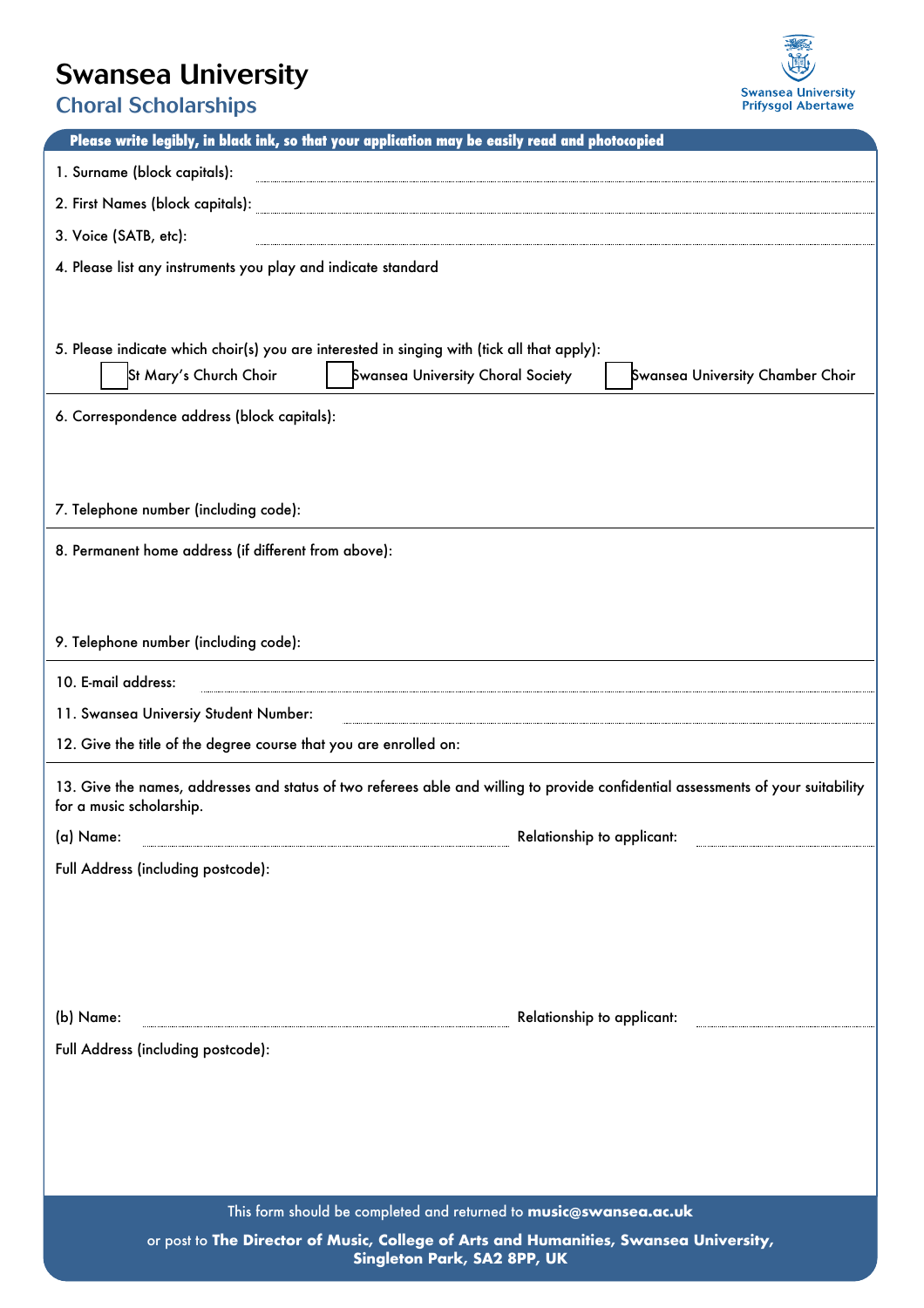|          |  |  |  |  | 14. Please give details, in date order, of your achievements and experience as a solo singer, including exam and competition |  |  |  |
|----------|--|--|--|--|------------------------------------------------------------------------------------------------------------------------------|--|--|--|
| results. |  |  |  |  |                                                                                                                              |  |  |  |

15. Please give details, in date order, of your achievements and experience *as a choral singer*, and give examples of repertoire.

16. Please give details, in date order, of *any other musical achievements and experiences* which illustrate the scope and level of your musicianship.

Signature: Date: Date:

This form should be completed and returned to **music@swansea.ac.uk**

or post to **The Director of Music, College of Arts and Humanities, Swansea University, Singleton Park, SA2 8PP, UK**